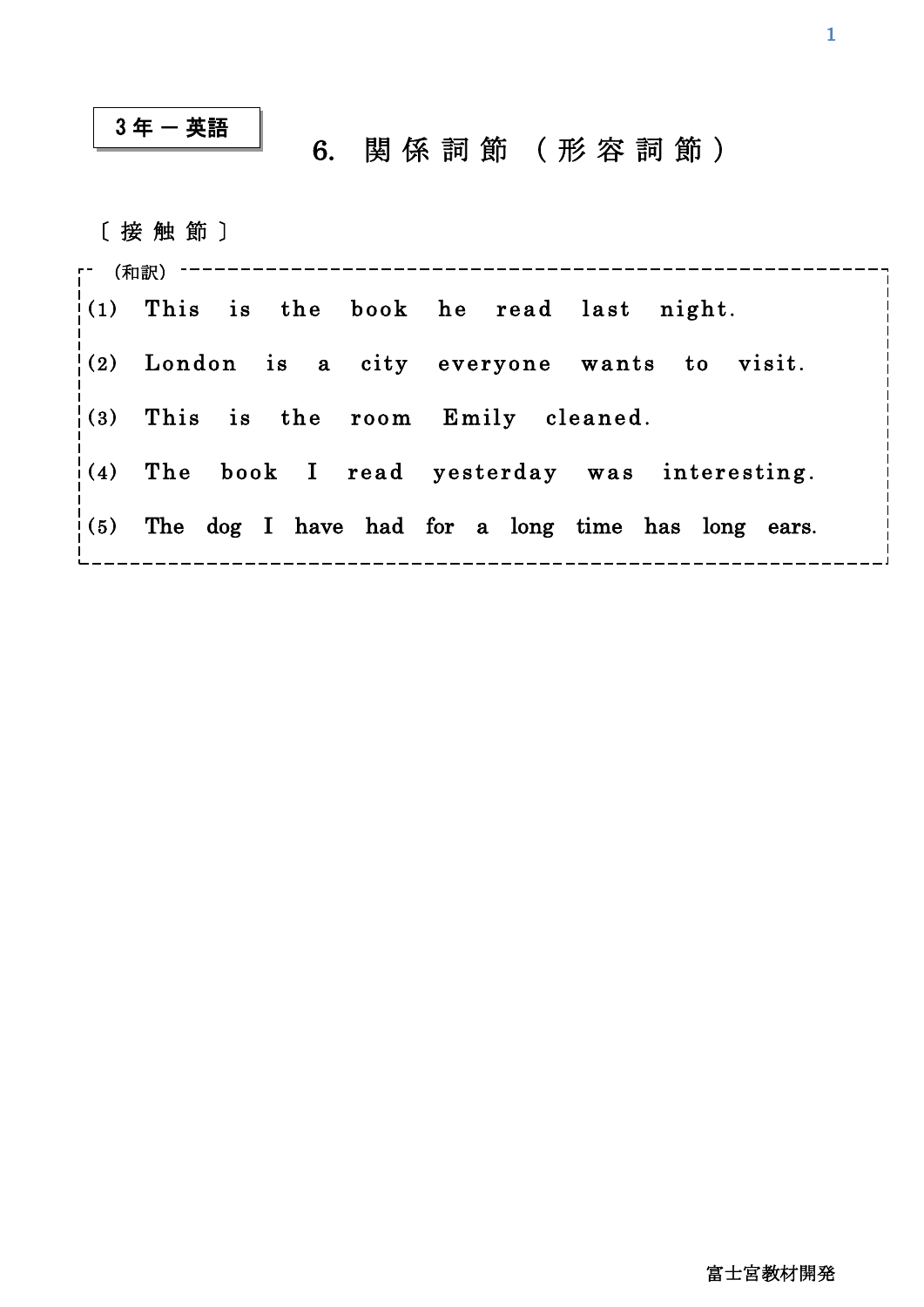| 問 題 |                                                     |
|-----|-----------------------------------------------------|
|     | 次の日本文に合うように、()の中の語を並べかえ、                            |
|     | 英文を完成させましょう。                                        |
|     | (1) あれは、彼女が乗る予定のバスです。                               |
|     | (the, she, on, get, to, bus, is, that's, going)     |
|     | (2) ジュディは、人々が好む美しい声をしている。                           |
|     | (Judy, a, like, has, voice, people, beautiful)      |
| (3) | 私が訪れるつもりのお寺は、とても古い。                                 |
|     | (I'll, visit, temple, very, old, the, is)           |
|     | (4) 私がきのう買った本は、おもしろかった。                             |
|     | (I, yesterday, bought, book, interesting, the, was) |
|     |                                                     |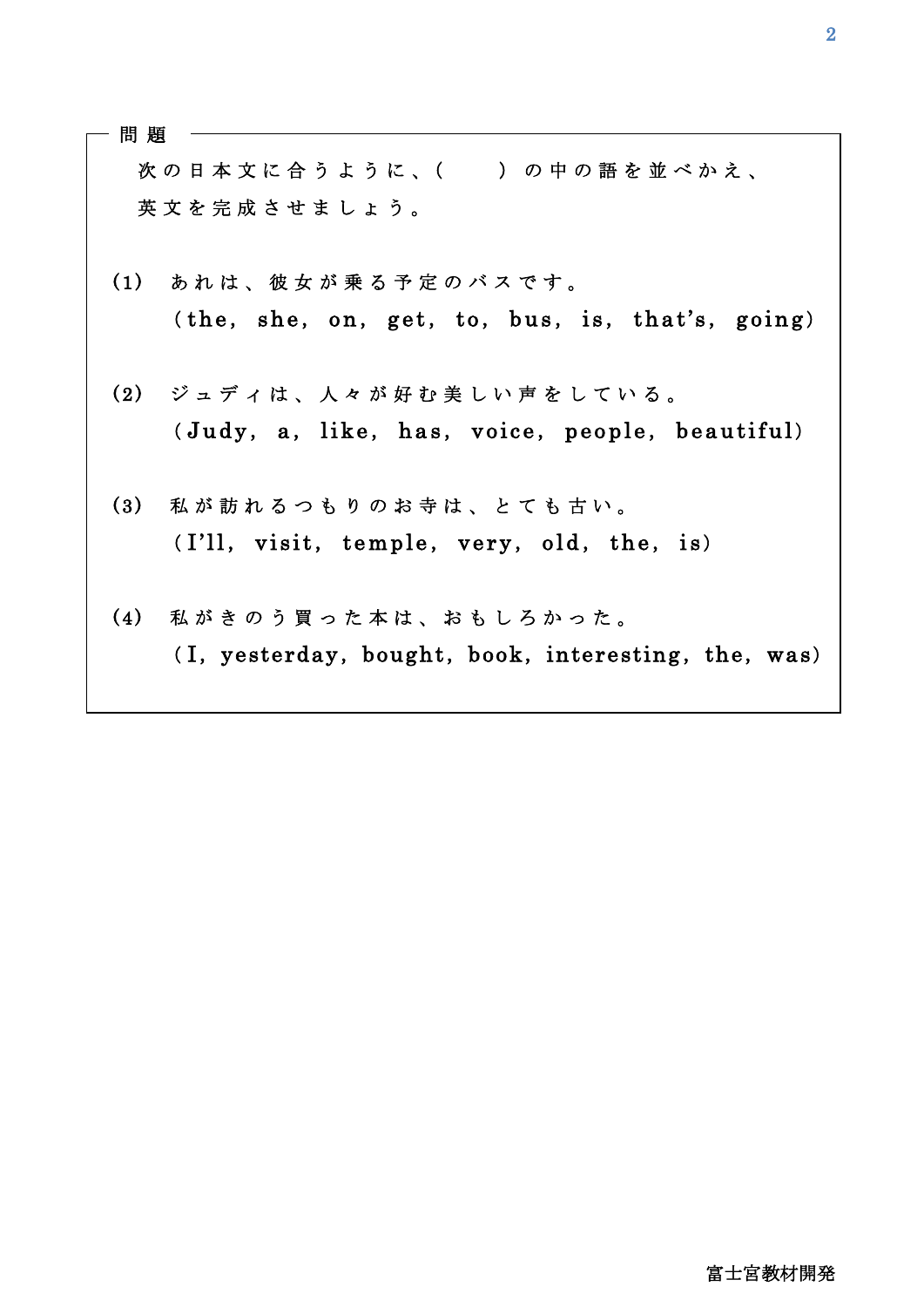$\overline{a}$ 

| $\begin{array}{ccc} \mathsf{m} & \mathsf{m} \mathsf{m} \mathsf{m} \mathsf{m} \end{array}$ |                                                   |  |
|-------------------------------------------------------------------------------------------|---------------------------------------------------|--|
|                                                                                           | $(1)$ Who is playing the guitar there?            |  |
|                                                                                           | $(2)$ I know who that woman is.                   |  |
|                                                                                           | (3) I have a friend who lives in China.           |  |
|                                                                                           | (4) Look at the boy who is swimming in the river. |  |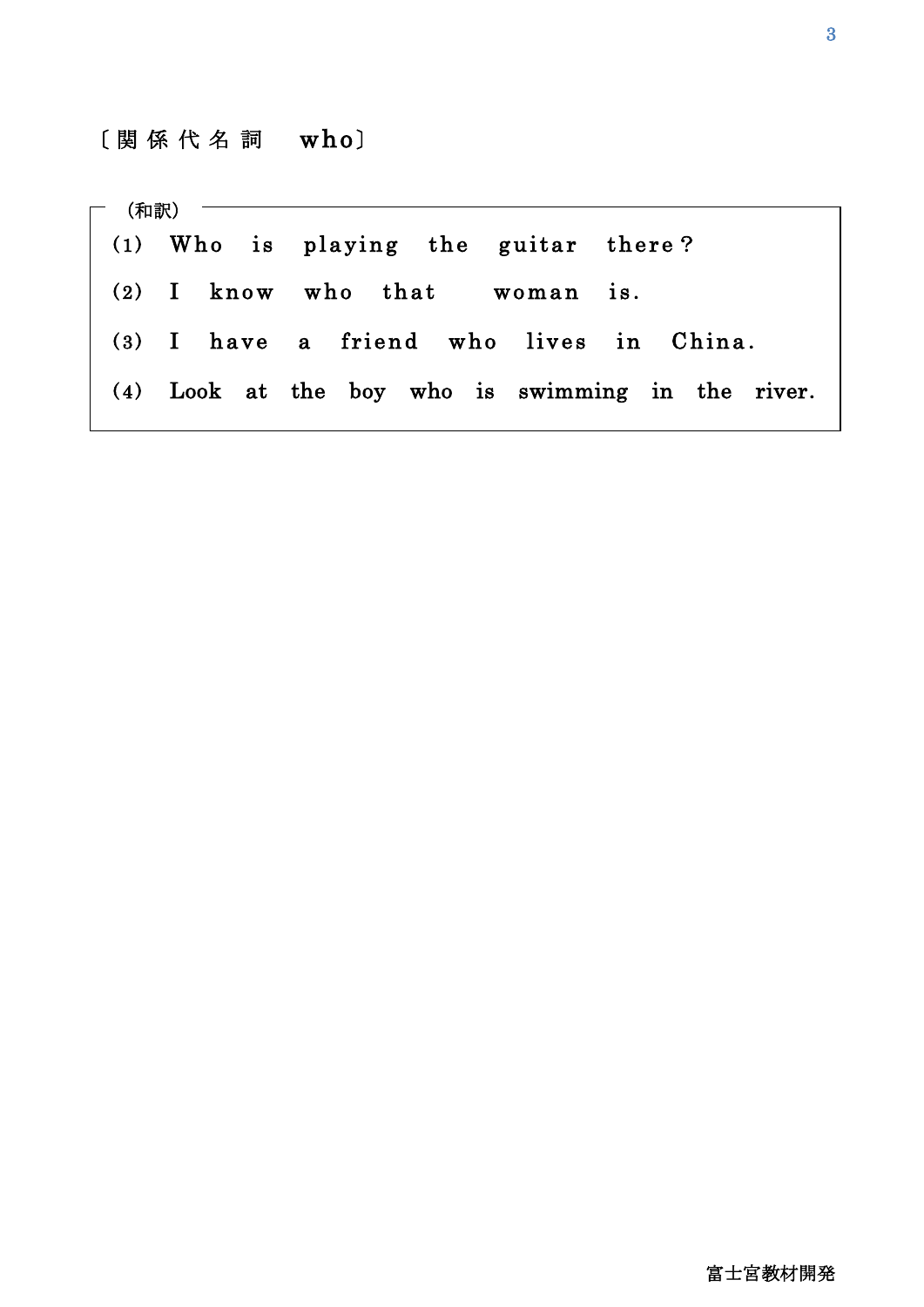次の文の ( )の中の語のうち、 正しいものを○で囲みなさい。  $(1)$ Look at the woman who (has, have, is) a big box.  $(2)$  The children who (is, are, have) playing there are my brothers.  $(3)$ I have a friend who (speak, speaks, spoken) French well.  $(4)$  Tom is a boy who (live, lives, living) in Boston. (問 題) (French ...フランス語)

Ϊ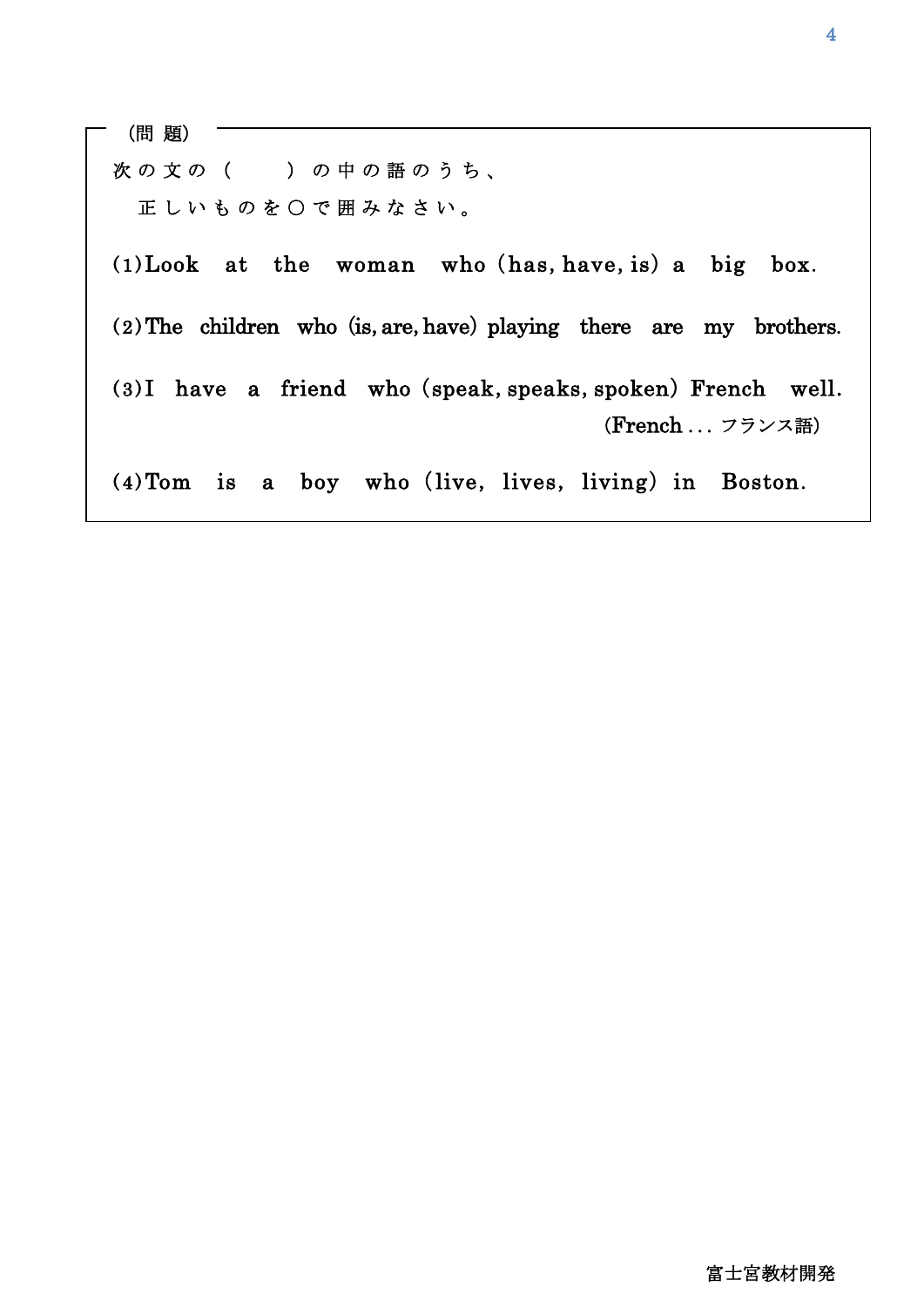(問 題)

Г<br>Г

 $\overline{\phantom{a}}$ 

 $\overline{\phantom{a}}$ 

 $\overline{\phantom{a}}$ 

 $\overline{\phantom{a}}$ 

 $\overline{\phantom{a}}$ 

 $\overline{\phantom{a}}$ 

L

次の日本文に合うように、( )の中の語を並べかえ、 英 文 を 完 成 さ せ な さ い 。

 ( 1 ) 私 は 温 か い 心 を 持 っ て い る 人 が 好 き で す 。  $(a, a, has, who, heart, warm, person, like, I)$ heart … 心

(2)テレビをみている少年はトムです。  $(Tom, TV, watching, the, who, boy, is, is)$ 

(3) 私の母は料理が上手な人です。  $(mother, woman, a, my, well, cooks, who, is)$ 

(4) 私 に は 英 語 を 上 手 に 話 す 友 達 が い ま す 。  $(s\text{peaks}, \text{friend}, a, well, English, who, have, I)$ 

(5)そこで遊んでいる女の子たちは、私の友達です。 (there, playing, girls, my, friends, are, are, the, who )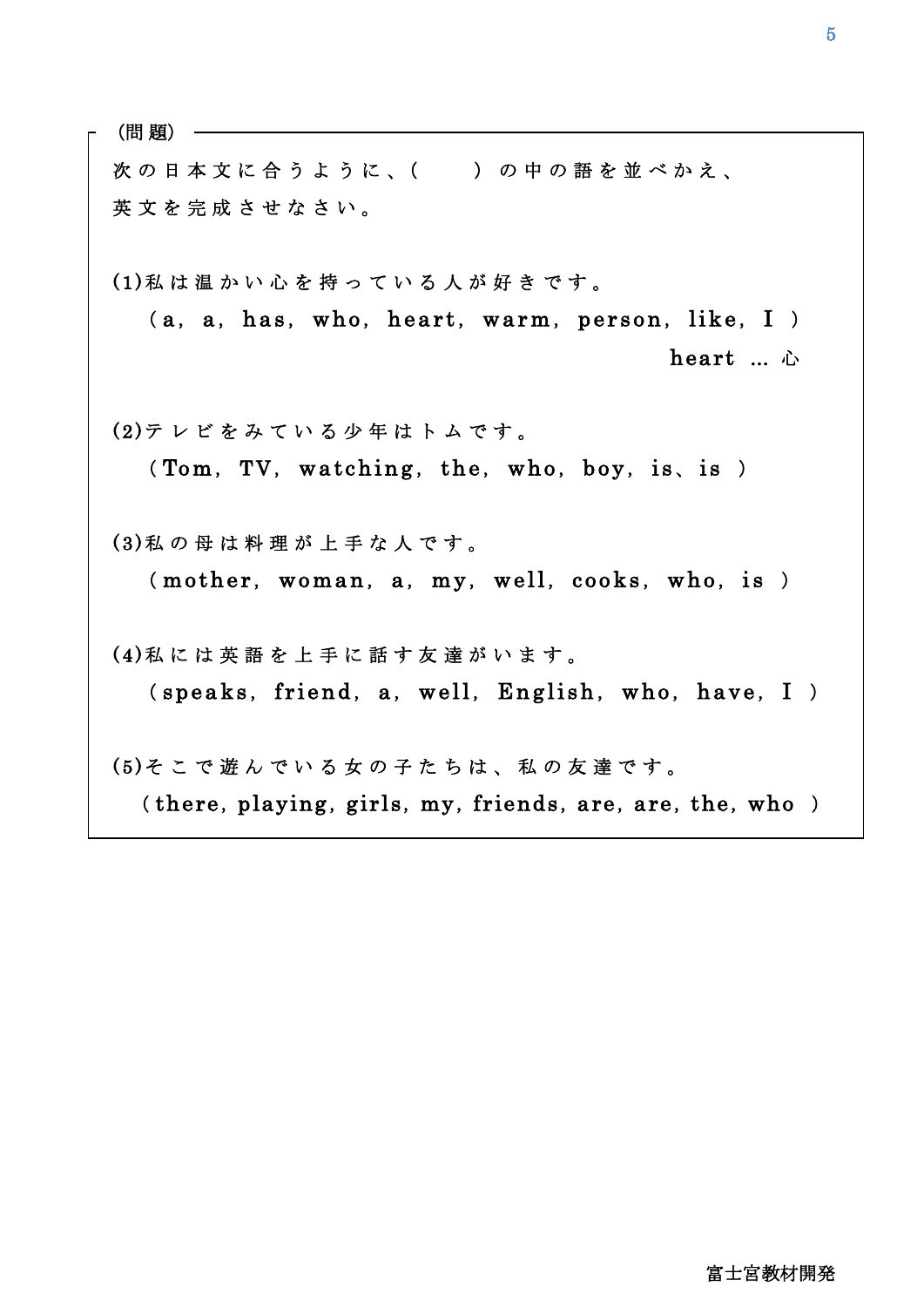## [関 係 代 名 詞 which]

ֺ

 $(1)$ He has a bike which is better than mine.  $(2)$ Kyoto is a city which has a long history. (和 訳 )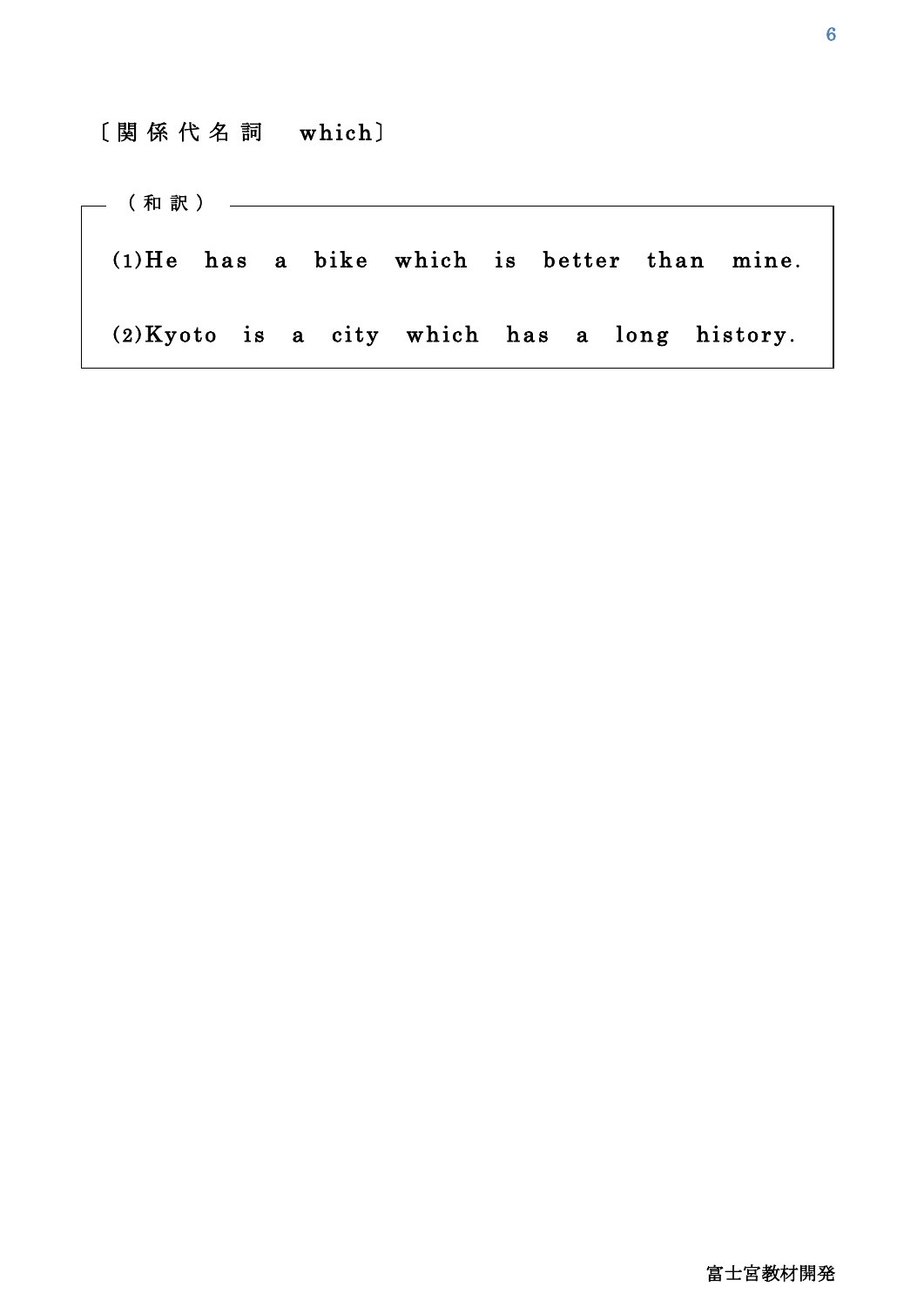1

次の文の ()の中の語のうち、正しいものを〇で囲みなさい。  $(1)$ Miku has a brother  $(who, which)$  is six years old.  $(2)$  My mother wants a computer (who, which) was made in Japan.  $(3)$ We have a car (who, which) is smaller than yours.  $(4)$  Tom is a boy (who, which) likes dogs.  $(5)$ The dog (who, which) is running over there has long years.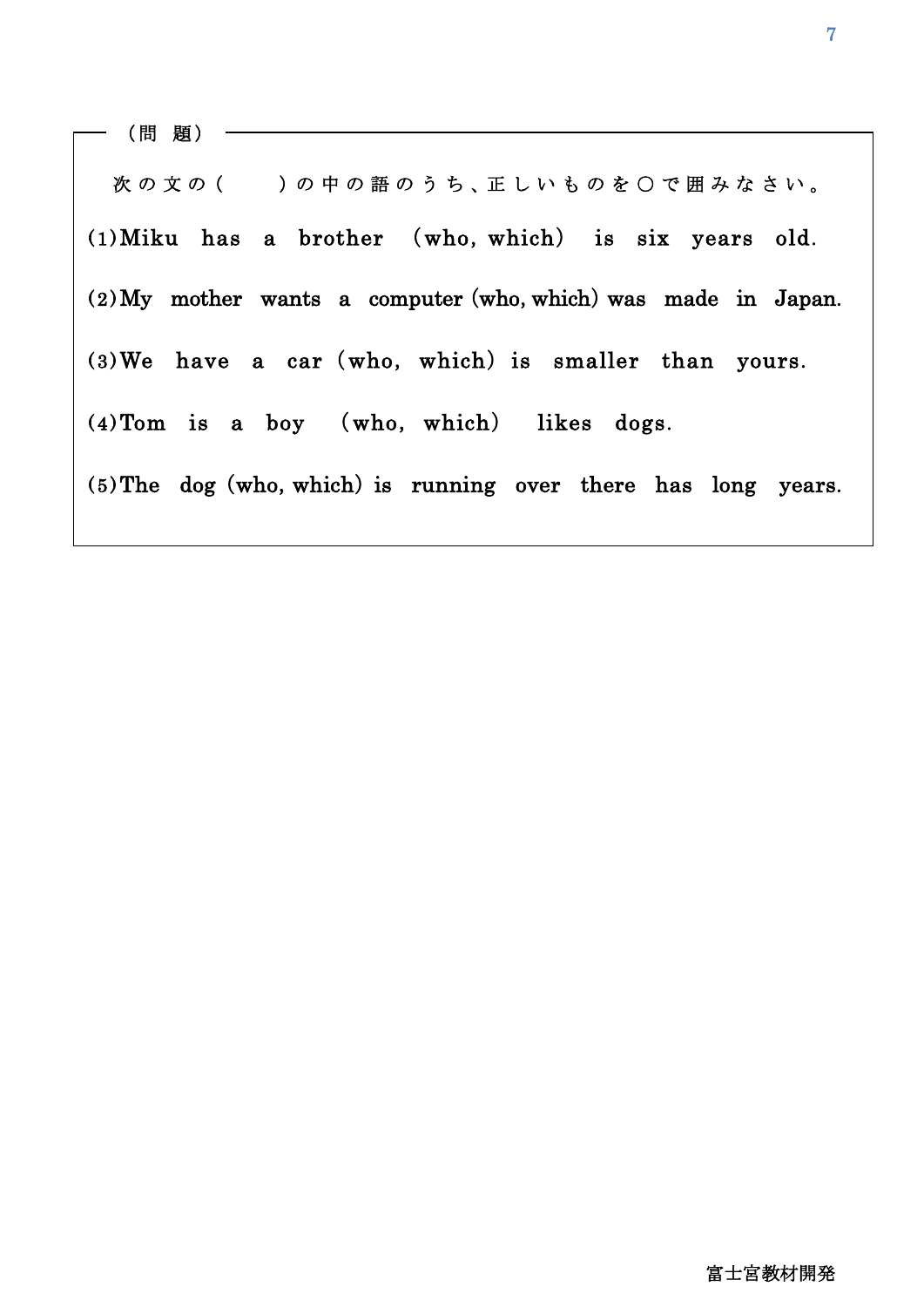$\lceil$ ( 問 題 )

 $\overline{a}$ 

次の日本文に合うように、()の中の語を並べかえ、 英文を完成させなさい。

- (1) 彼女は、日本について述べている本が欲しいです。 (a, Japan, book, about, which, tells, wants, she)
- (2) これはジュディーからの手紙です。 ( Judy, came, from, letter, the, which, is, this)
- (3) そのドアの近くにいる猫 はしろとらです。  $(Shirotora, is, which, the, near, door, the, cat, is)$
- (4) 木の下で本を読んでいる女の子はパットです。 ( Pat, under, reading, who, tree, girl, book, is, is, a, the, the )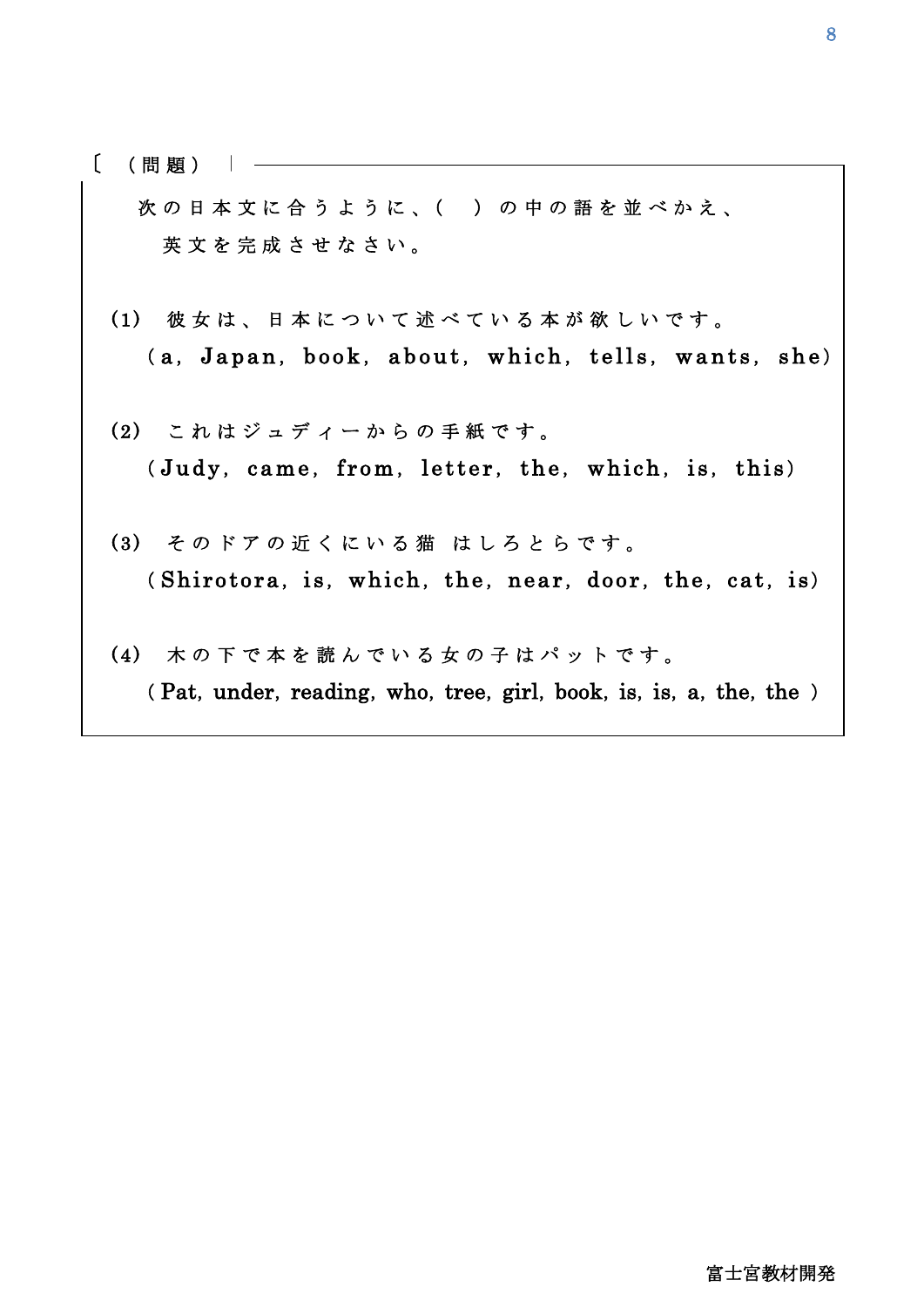(間 題 ) –– 次の2つの文を、関係代名詞を使って一つの文にしなさい。  $(1)$  I know the woman. She is walking there. (2)  $\int$  Ann often goes to the store. It is near her house. 

 $\overline{1}$ 

 $\overline{\phantom{a}}$ 

 $\overline{\phantom{a}}$ 

 $\overline{\phantom{a}}$ 

 $\overline{\phantom{a}}$ 

 $\overline{\phantom{a}}$ 

 $\overline{\phantom{a}}$ 

 $\overline{\phantom{a}}$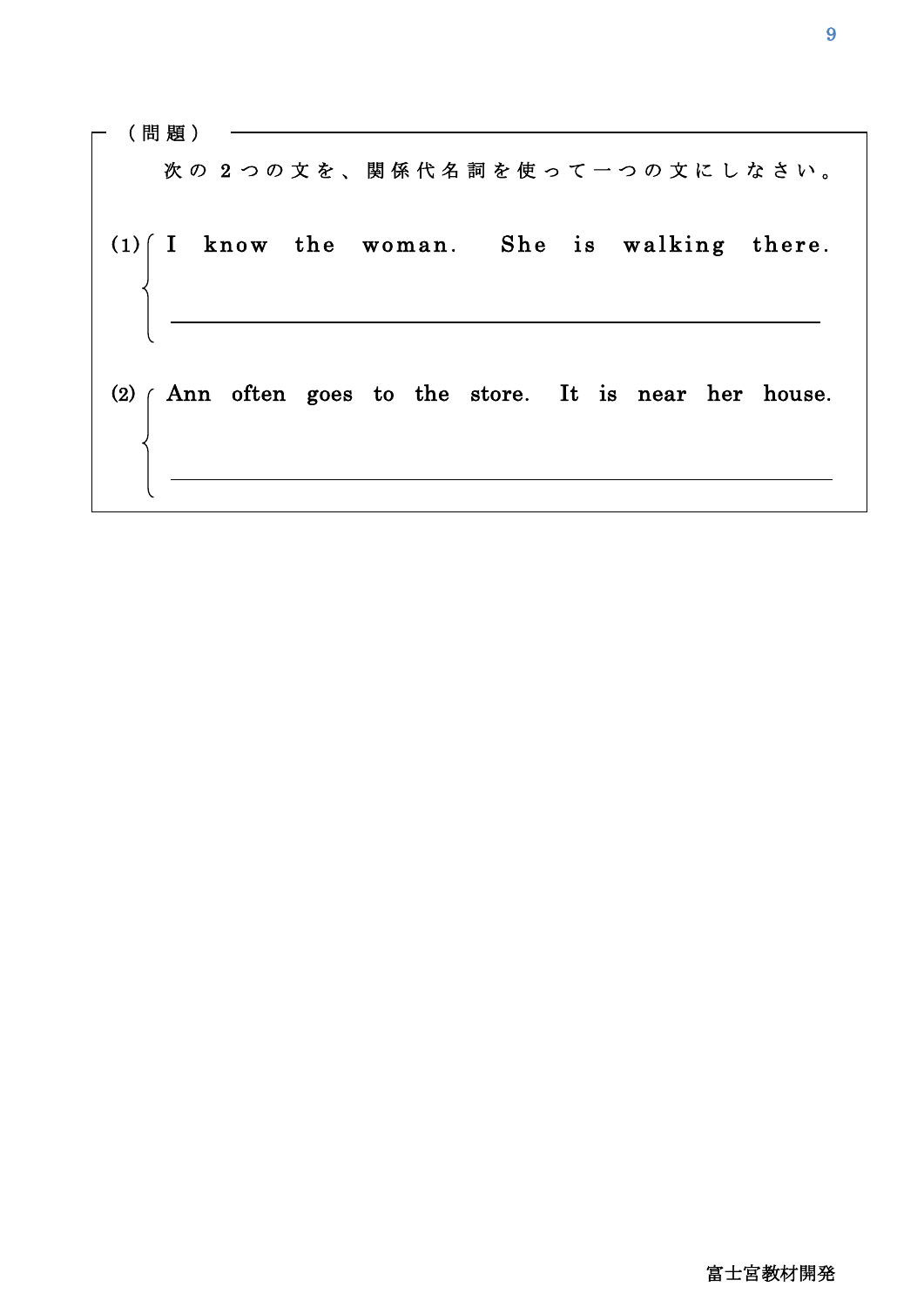## 〔 関 係 代 名 詞 that〕

L

次の各文を that の用法に注意して、日本語に直しなさい。  $(1)$  Is that your bike?  $(2)$  I know that woman.  $(3)$  Judy says that she is from Canada. (4) Do you know the temple that has a very big garden? (5) The cat that is sleeping under the tree is mine. ( 問 題 )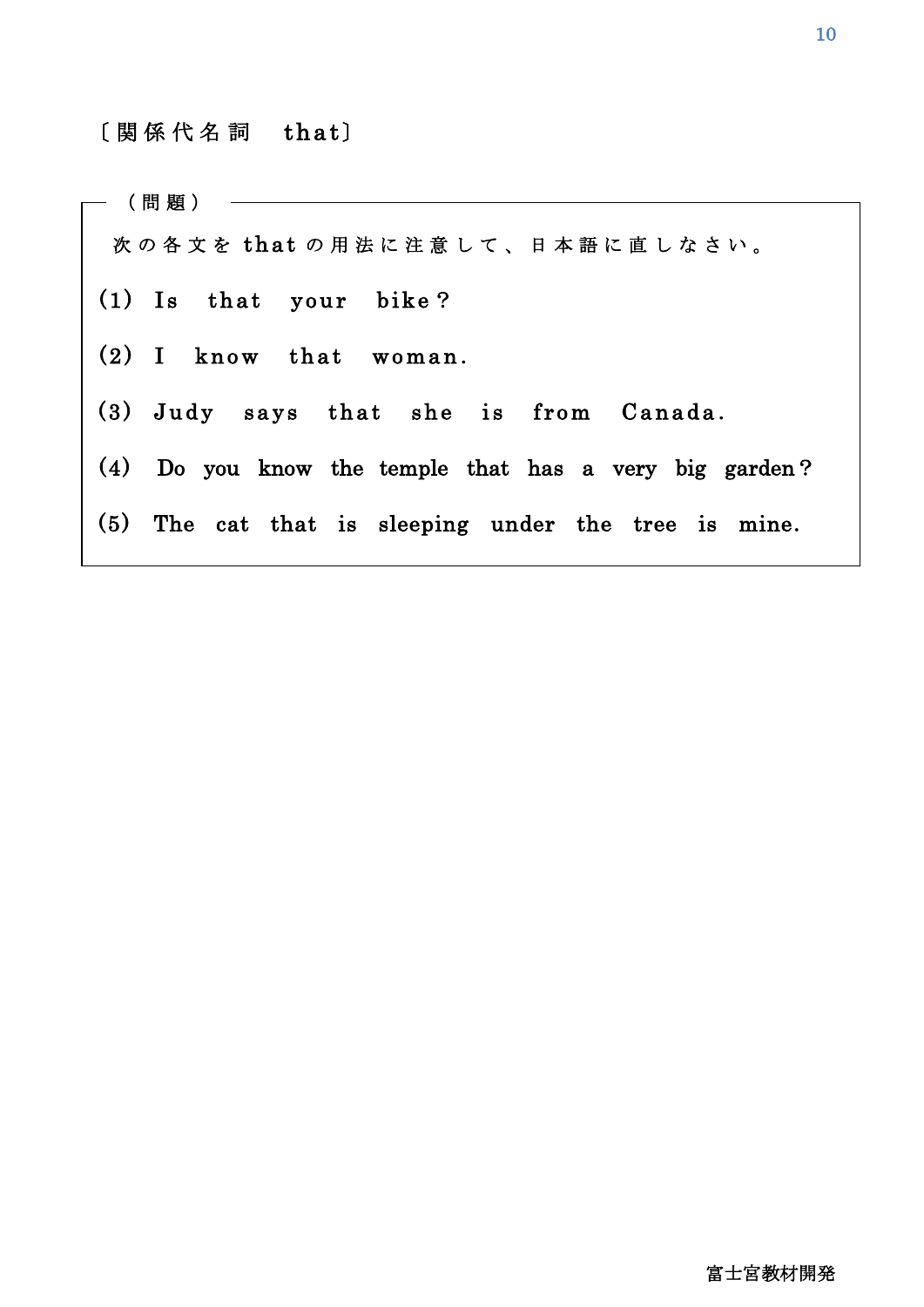次の文の()の中の語のうち、正しいものを◯◯で囲みなさい。 (1) The girl (that, which) is standing near the window is Ann's sister. (2) This is a letter (who, that) came from America. (3) I have a book that (was, were) written by Nakahara Chuya. (4) Look at the cat (which, who) is running with a girl. (5) Spring is the season (who, that) comes after winter. ( 問 題 )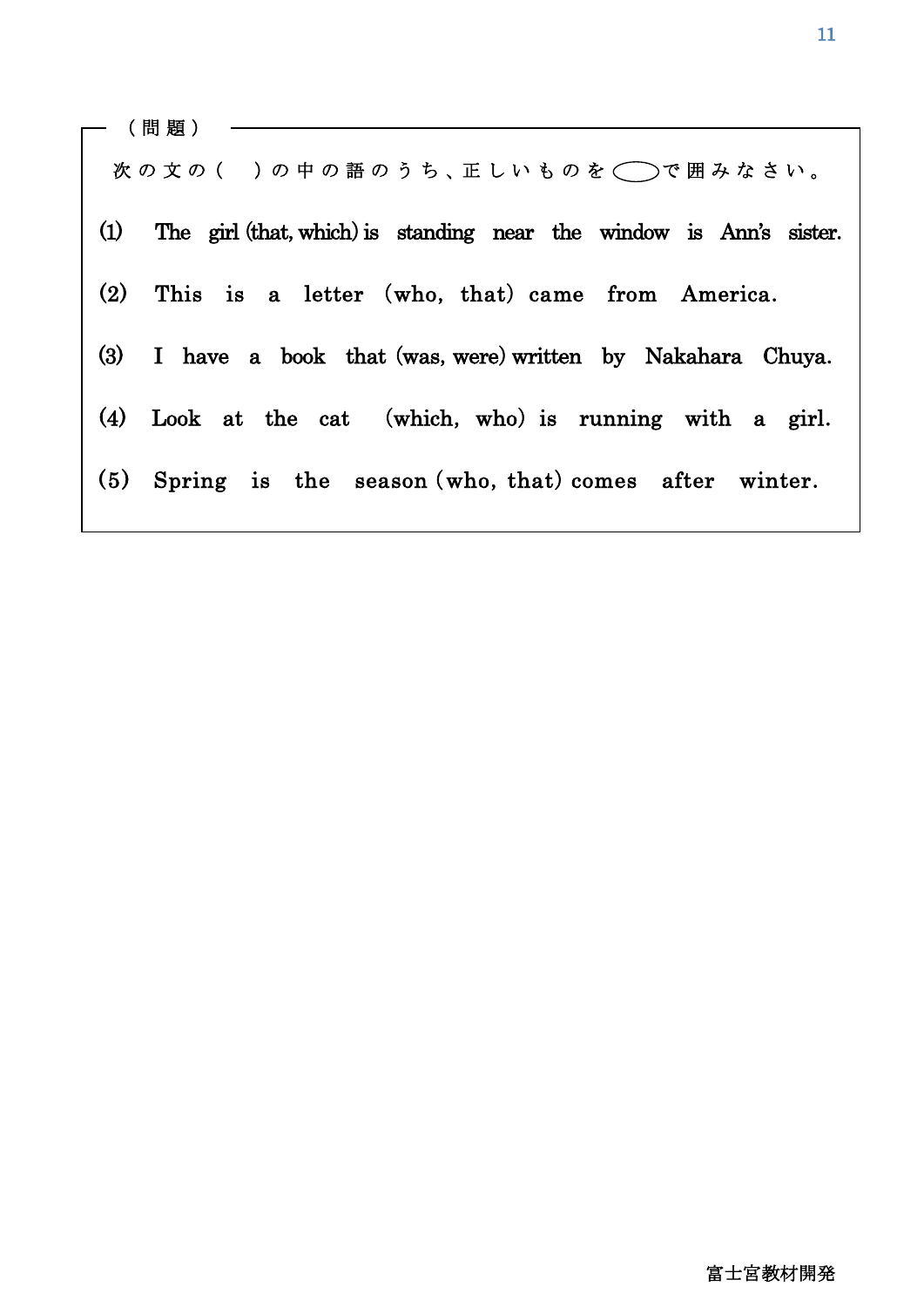( 問 題 )

Ī.

I

次の日本文に合うように、()の中の語を並べかえ、 英 文 を 完 成 さ せ な さ い 。

- (1) 私は耳の長い犬を飼っています。 ( ears, that, I, long, a, has, dog, have)
- (2) 彼女はアメリカでつくられた自動車をもっています。  $(A$  m erica, she, was, car, made, in, a, has, that)
- (3) 丘の上に立っている家は、私の友だちの家です。 (hill, stands, house, my, the, the, that, friend's, on, is)
- (4) 机の上にあるラジオは私のものです。  $(desk, radio, mine, the, the, that, on, is, is)$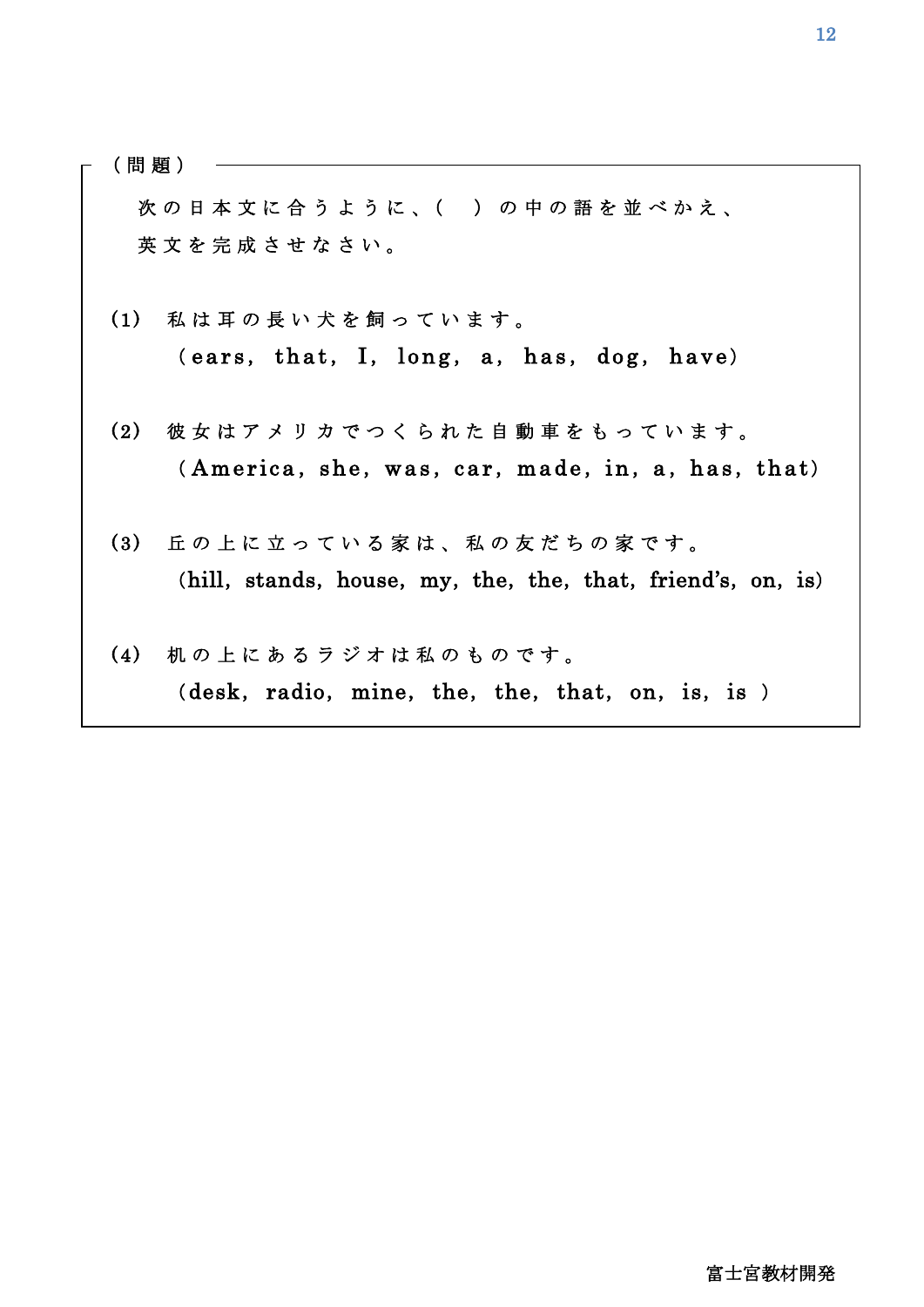〔 目 的 格 の 関 係 代 名 詞 which, that〕

| 次の文の()の中の語のうち、正しいものを〇で囲みなさい。                                       |
|--------------------------------------------------------------------|
| (1) Ann has a camera (who, which) is better than mine.             |
| (2)<br>Those are the houses (who, that) stand on the hill.         |
| (3)<br>This is the watch (who, which) my mother used.              |
| $(4)$ The T - shirt (who, that) you bought yesterday is very nice. |
| (5) Here is a picture (who, which) he likes very much.             |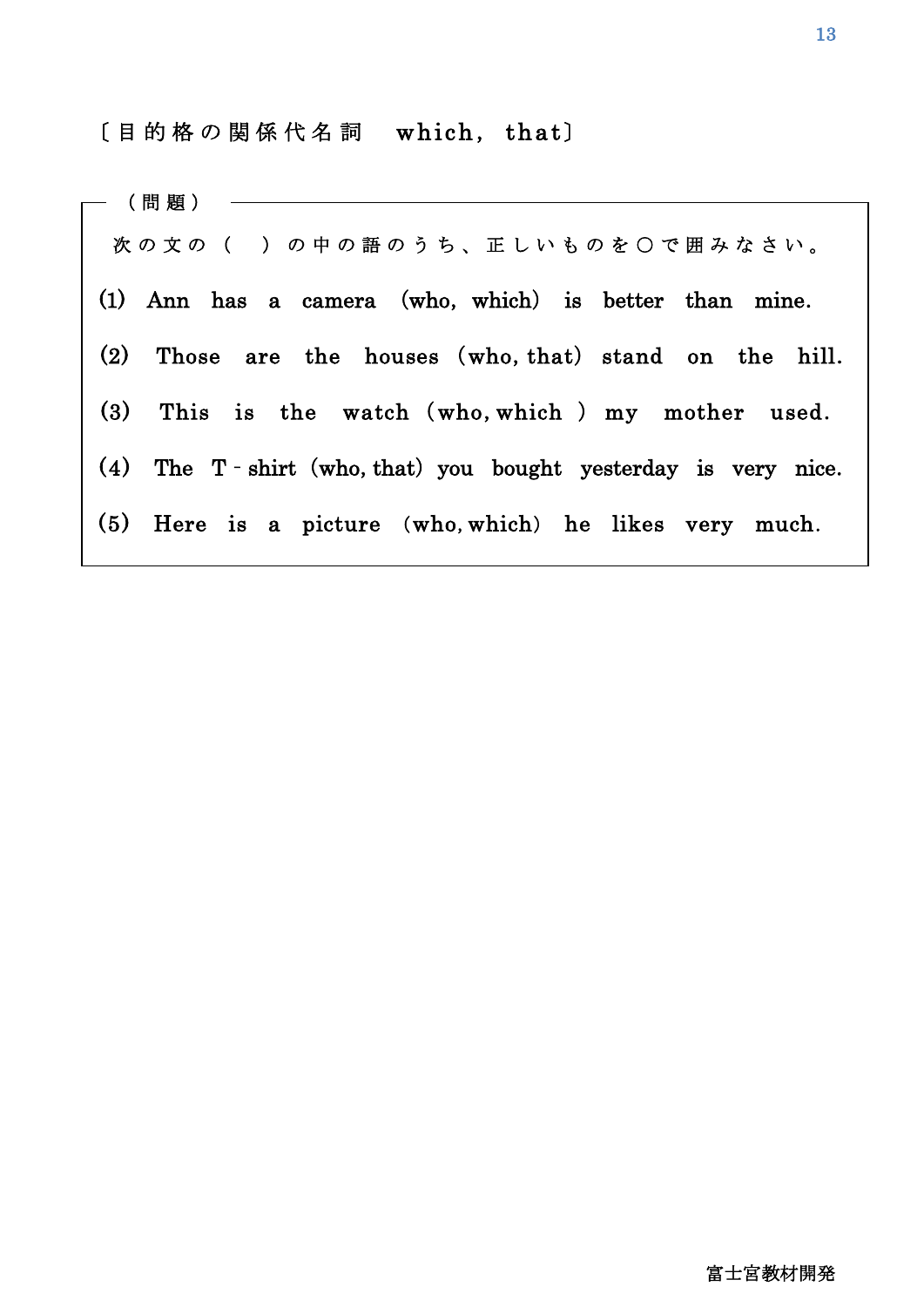( 問 題 )

Ī.

l

 ( ) の 中 の 語 を 並 べ か え て 、 次 の 日 本 文 に 合 う よ う な 英文をつくりなさい。

- (1) これは アメリカで つくられた車です。  $(\text{this}, \text{made}, \text{car}, \text{in}, \text{a}, \text{which}, \text{was}, \text{is}, \text{America}).$
- (2) トムは、とても有名な その歌を歌いたいと思っています。 (song, wants, Tom, which, to, is, very, sing, the, famous).
- (3) 私が登りたいと思っている山を知っていますか。  $(I, you, climb, know, the, want, mountain, which, to, do)$ ?
- (4) これは、彼がきのう買った辞書です。  $(he, this, dictionary, is, bought, a, yesterday, which).$
- (5) 私はジムが 私に貸してくれた 本をなくしてしまった。 (I, me, Jim, book, lent, lost, have, the, that)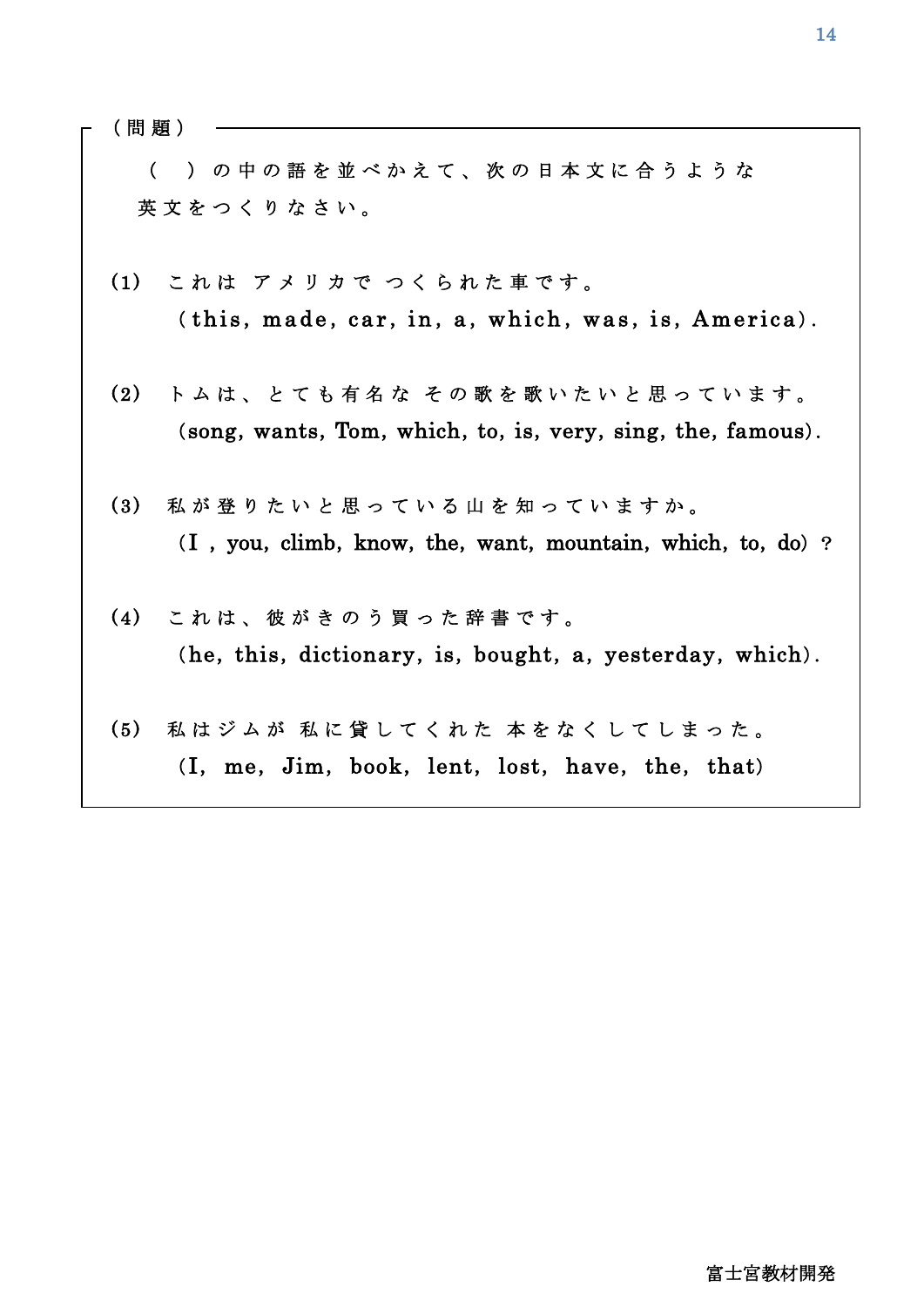| (問題) |  |  |                                             |  |  |  |  |  |  |  |  |                                                 |  |                                                            |  |
|------|--|--|---------------------------------------------|--|--|--|--|--|--|--|--|-------------------------------------------------|--|------------------------------------------------------------|--|
|      |  |  | 次の文の( )の中に適する関係代名詞を書きなさい。                   |  |  |  |  |  |  |  |  |                                                 |  |                                                            |  |
|      |  |  | ま た 、 そ の 関 係 代 名 詞 が 省 略 可 能 な 場 合 は 〇 を 、 |  |  |  |  |  |  |  |  |                                                 |  |                                                            |  |
|      |  |  | 不可能な場合は×を、あとの()の中に書きなさい。                    |  |  |  |  |  |  |  |  |                                                 |  |                                                            |  |
|      |  |  |                                             |  |  |  |  |  |  |  |  |                                                 |  | (例) Ann brought a cake (which) they made. ( $\bigcirc$ )   |  |
|      |  |  |                                             |  |  |  |  |  |  |  |  | $(1)$ This is a car $($ ) runs very fast. $($ ) |  |                                                            |  |
|      |  |  |                                             |  |  |  |  |  |  |  |  |                                                 |  | (2) Japanese is the language $($ ) we use every day. $($ ) |  |
|      |  |  |                                             |  |  |  |  |  |  |  |  |                                                 |  | (3) That man (b) has a big box is my father. ()            |  |
|      |  |  |                                             |  |  |  |  |  |  |  |  |                                                 |  | $(4)$ This is the picture $($ ) Jun is drawing. $($ )      |  |